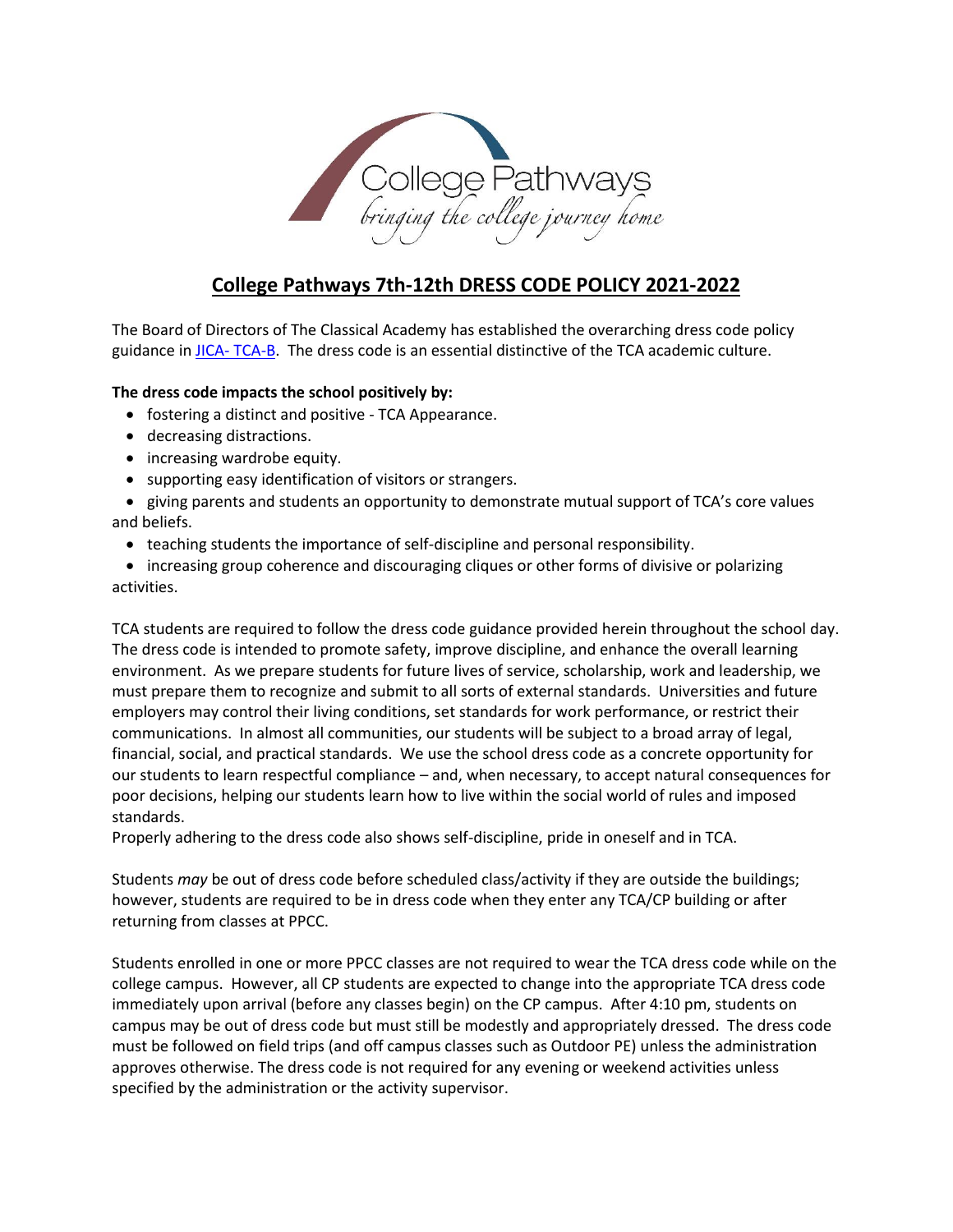#### **Parent, Student, and Staff Responsibilities**

Parents are responsible to ensure that their students arrive at school in proper dress. Within the school, classroom teachers and other staff members will enforce compliance with the dress code. TCA/CP administrators will make final decisions regarding dress code issues. Cheerful, consistent compliance with policy by all is expected. Students need to take ownership of the dress code policy and, at the beginning of each day, be able to affirm, if asked, that they are in compliance with the policy and its intent. Because TCA's dress code policy is designed to promote our focus on academics and group solidarity, we trust teachers to make observations and judgment calls about whether a specific student is compliant with the letter *and* the spirit of this policy. If a student disagrees with a teacher's conclusions related to their policy compliance, that student should immediately and respectfully defer to the teacher by complying with the teacher's conclusion and then address the issue with the teacher respectfully after class.

#### **Consequences for Dress Code Violations**

Dress code violations will be documented by the person making the decision. A student's first violation will result in a verbal warning and the warning will be documented. Any violations subsequent to the first warning may result in the student being sent to the office for dress code violations. If a student repeatedly violates the policy guidance, further disciplinary actions including suspensions may be invoked. If a student violates the dress code policy in a manner that cannot be immediately corrected, the staff member may require the student to call her/his parent or guardian and arrange for them to bring the clothing item(s) required to bring the student into compliance with the dress code. A staff member may require a student to remain in the school office until appropriate attire arrives.

#### **General Dress Code Guidance**

- Students must present a neat appearance.
- Items of dress are to be of an appropriate size/fit, must be modest, and worn as intended by the policy.
- A student can be out of compliance for wearing non-approved items or by wearing approved items in a manner that is sloppy, immodest, or otherwise inappropriate.
- Appearance that is extreme, immodest, disruptive, distracting, profane, or disrespectful so that it would draw undue attention shall not be allowed. Included in distracting wear is clothing with statements, slogans, or conspicuous political, religious, or other symbols or references.
- TCA wear can only be purchased through the TCA on-line store via the link on the TCA website homepage or by clickin[g here.](https://sideline.bsnsports.com/schools/colorado/coloradosprings/the-classical-academy)

#### **Pants/Shorts/Skirts**

- Pants/shorts/skirts must not have any visible logos, be form fitting or contoured to one's body shape, or be overly loose, have cargo pockets, have holes, be distressed, faded, or ripped.
- Pants/shorts/skirts must be of traditional solid conservative color (navy, khaki, brown, black, or grey).
- Students may not wear denim, with the exception of black or blue jeans that may be worn ONLY during scheduled Denim Days.
	- $\circ$  Included in the denim category are jean-like pants, which may or may not have external rivets intended to look like denim pants.
- The length of shorts will not be shorter than 4 inches above the top of the knee.
	- The length of skirts/dresses will not be shorter than the top of the knee.
		- $\circ$  Solid neutral color leggings may be worn under appropriate length/approved skirts.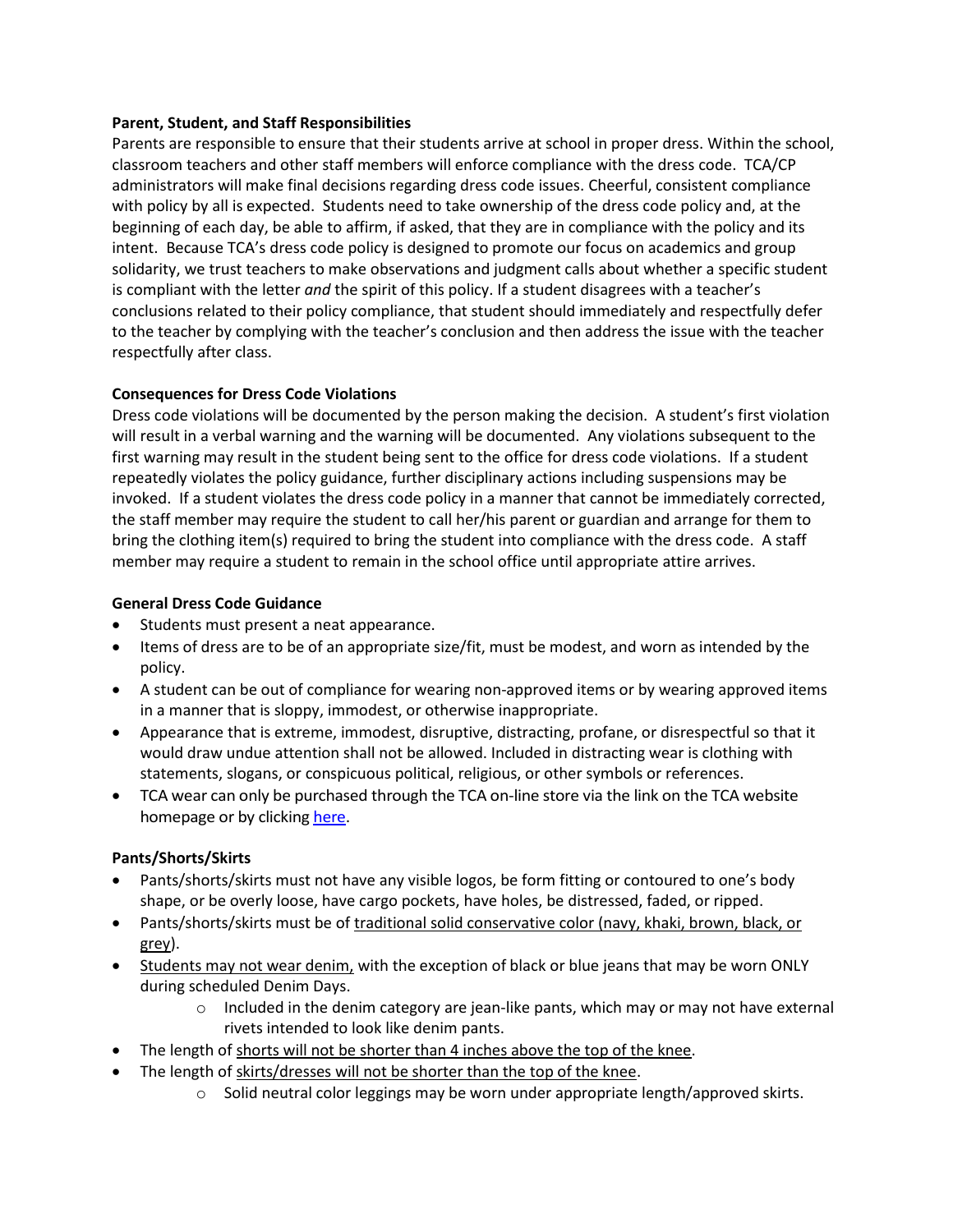• No pants, shorts, or skirts may be made of fabric that stretches. Specific examples of prohibited fabrics include stretch denim, any stretchy jersey, knit, synthetic, or composite fabric that is designed to stretch and fit to the body shape of the wearer. Specific garments prohibited under this clarification include any "workout" or "yoga" stretch pants, "jeggings," shorts, or leggings and any skirt or skort with fabric that stretches or clings to the wearer.

# **Shirts**

- Shirts must only be polo (solid color) or oxford dress style (solid color and button up collared shirt).
- Shirts must not have visible logos (unless purchased from the TCA on-line store), be form fitting or contoured to one's body shape, overly loose, or have holes.
- Shirts must be a solid color that is not excessively bright, distracting, or likely to draw undue attention.
	- $\circ$  During the school day, shirts must be tucked into the pants or skirts and reflect an acceptable standard of neatness and modesty. In lieu of tucking, girls may layer their shirts (when layering, the layered items must be visible and extend beyond the outer shirt). Shirts must be an appropriate length to reflect an acceptable standard of neatness and modest (no midriff showing).
	- o Long sleeve thermal-type or t-shirts are not to be worn underneath short-sleeved polos or oxfords.
	- $\circ$  Sleeveless shirts and sheer material (any material that you can see through) are not acceptable.

# **Sweaters/Sweatshirts/Jackets**

These garments are designed to be worn over a shirt as a base layer and may be pullover, button, or zipper style.

- Sweaters:
	- $\circ$  Must not have visible logos, be form fitting or contoured to one's body shape, overly loose, or have holes.
	- o Must be a solid color that is not excessively bright, distracting, or likely to draw undue attention.
	- o Crew neck sweaters may be worn without a base layer shirt.
	- o All v-neck sweaters must have a shirt collar visible underneath.
	- o Cardigan sweaters may only be worn if over a collared shirt.
	- $\circ$  Open weave sweaters, where the skin and/or undergarments are visible, are prohibited.
	- $\circ$  Thermal type material shirts are not considered sweaters or sweatshirts and do not meet the intent of this dress code section.
- Sweatshirts, Hoodies, and Jackets:
	- $\circ$  Students may wear TCA-approved logo sweatshirts (hooded or not) and jackets with TCA-approved logos (including athletic team and co-curricular groups) within the school building.
	- $\circ$  All other non-CP/TCA sweatshirts, hoodies or jackets must be a traditional solid conservative color (navy, khaki, brown, black, or grey) and without logos.
	- o Shirts, if worn under sweatshirts, must be tucked in.
	- o Teachers may request a student remove CP/TCA-approved logo jackets within the classroom.
	- o Hoods on hooded sweatshirts or jackets will not be worn during the school day.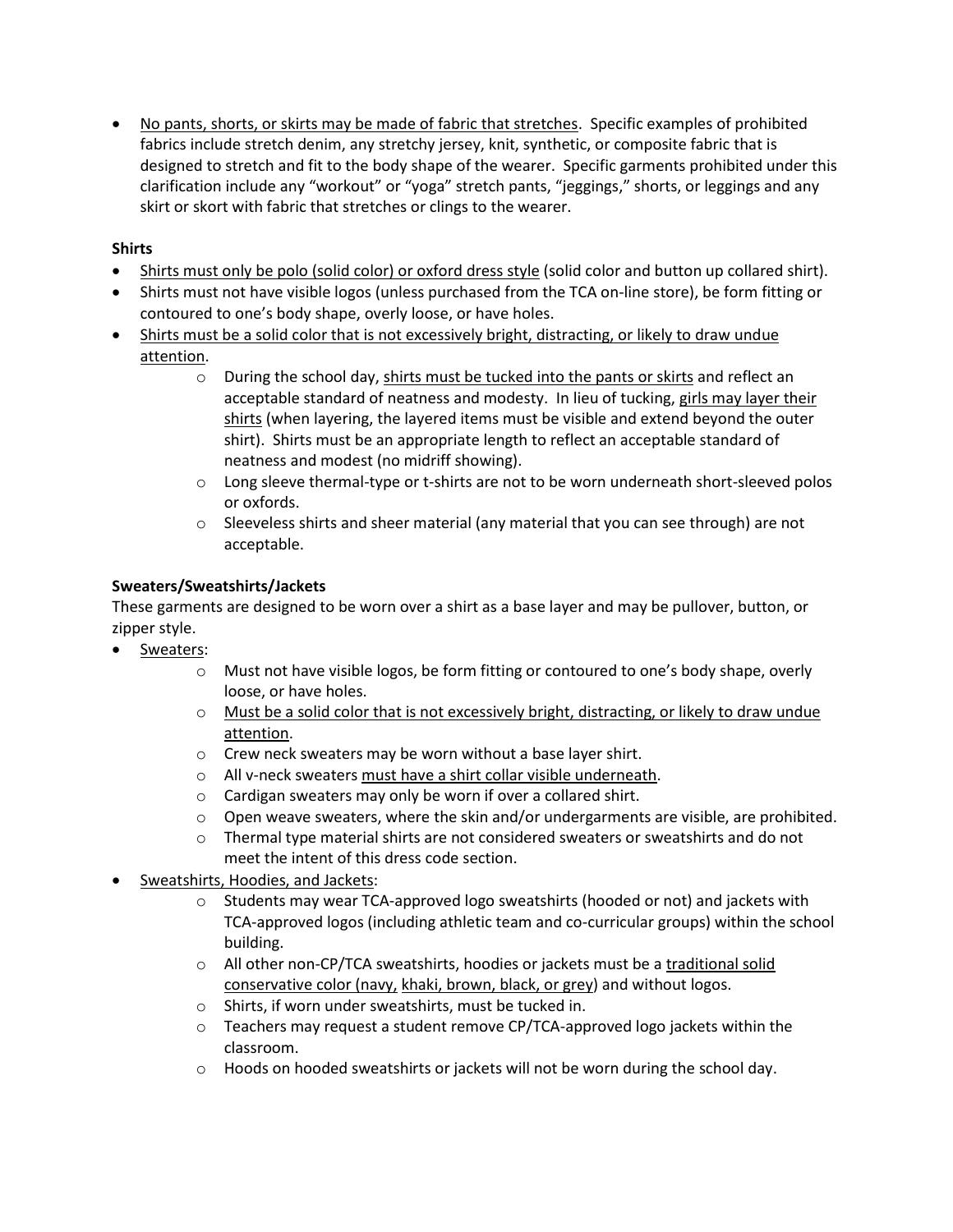# **Neckties/Scarves/Belts**

- Students may wear neckties with oxford dress shirts.
	- o If worn, neckties must be of standard length and properly tied.
	- o Ties must be of coordinating colors and in good taste.
- Students may wear scarves that are of coordinating colors and in good taste.
- Students must wear belts, which may not have spikes or metal protrusions, and must be of coordinating colors and in good taste.
	- o Buckles must be plain and not overly large.

#### **Footwear**

- Students must wear footwear at all times.
- All footwear must be neat, clean, and appropriate for an educational environment.
- Footwear colors must not be overly bright or distracting.
	- $\circ$  For safety reasons, footwear cannot have spiked heels or heels greater than 2 inches in height.
- Socks, if worn, must be primarily of one color, without pattern.
- Tights/leggings, if worn, must be with uniform appropriate pants/shorts/skirts (listed above) and should be a solid neutral color without pattern.
- Shower/beach/athletic sandals/FiveFinger or barefoot shoes and/or flip-flops are not allowed.
	- $\circ$  A good guideline for sandals is that it is not allowed if it has a rubber sole. In the interest of simplicity and ease of identification, most sandal styles are allowed, but rubber/plastic flip flops or other rubber/plastic athletic slip-ons or beach/river-wear are prohibited.

#### **Hair and Accessories**

- All students shall maintain their hair, mustaches, sideburns, and beards in a clean, well-groomed, neat and trim manner.
- A student's hair shall be worn in a manner that is not in the student's eyes.
- Hats or baseball caps may not be worn during the school day.

# **Jewelry/Piercing/Tattoos**

- All jewelry must be conservative, non-offensive, and not draw undue attention from an outside visitor.
- Girls are allowed two earrings and one cartilage ring/stud in each ear.
	- o No other visible piercing is allowed for girls.
- No visible piercings are allowed for boys.
- Visible tattoos are prohibited for all students in all school settings, including classroom, practice, competition, and performance settings.

#### **PE Classes**

- Students may wear the following:
	- o CP/TCA (PE, Sport, or Activity) t-shirt (crew neck with sleeves)
	- $\circ$  School color (blue, red, gray/silver, or black) shorts or sweatpants; if cold, CP/TCA hoodie or sweatshirt (school shorts need to be longer style – no shorter than 4" above the top of the knee)
	- o Non-marking athletic shoes with tied laces; athletic socks